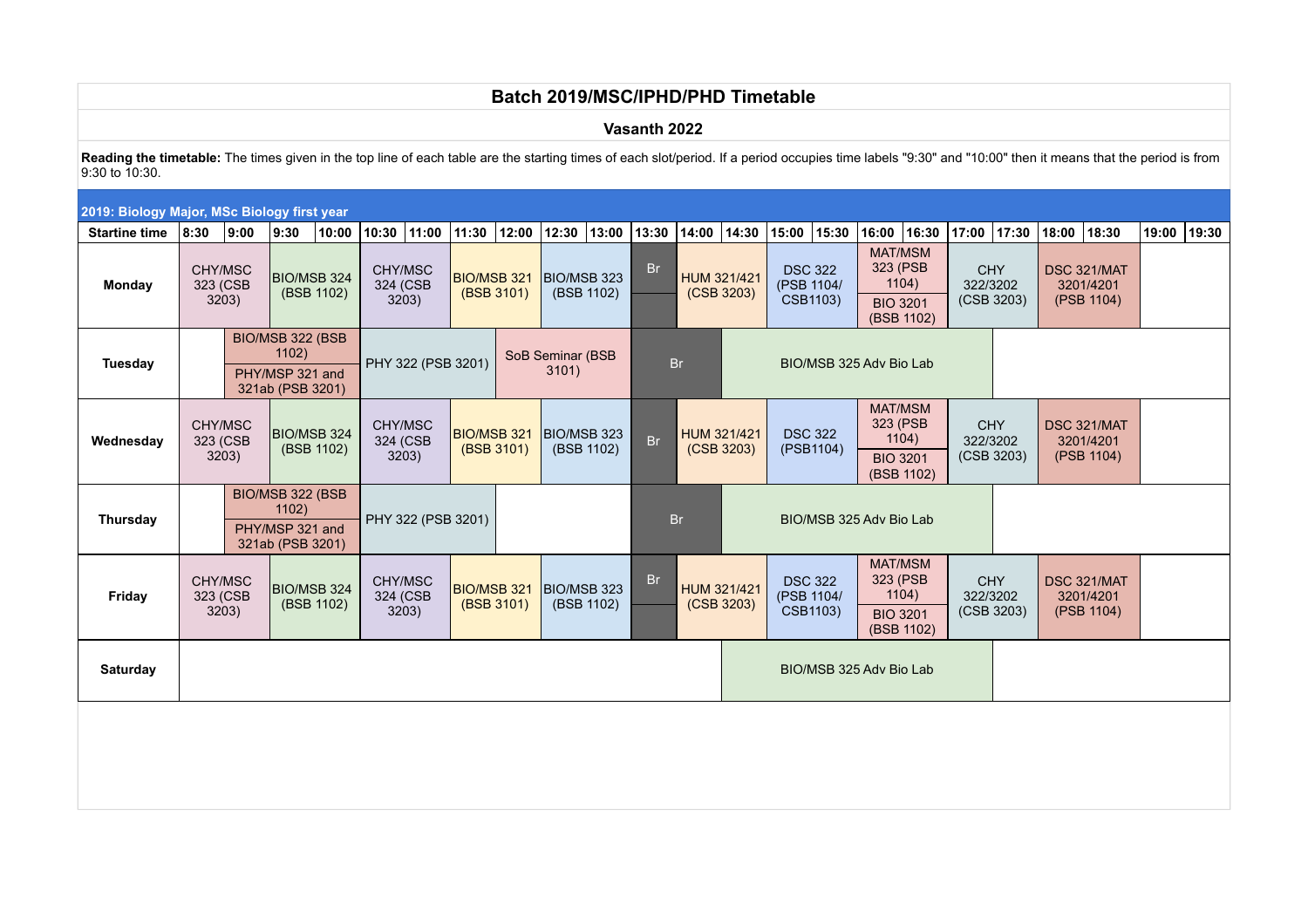### **Vasanth 2022**

Reading the timetable: The times given in the top line of each table are the starting times of each slot/period. If a period occupies time labels "9:30" and "10:00" then it means that the period is from 9: 30 to 10:30.

|                      | 2019: Chemistry Major, MSc Chemistry first year<br> 11:30  12:00  12:30  13:00  13:30  14:00  14:30 |                              |                                            |                                                              |                              |                                                                  |            |                            |                              |                                                          |                           |                             |                                          |                                          |                                     |                                     |                                        |                                                                                |                                        |             |       |       |
|----------------------|-----------------------------------------------------------------------------------------------------|------------------------------|--------------------------------------------|--------------------------------------------------------------|------------------------------|------------------------------------------------------------------|------------|----------------------------|------------------------------|----------------------------------------------------------|---------------------------|-----------------------------|------------------------------------------|------------------------------------------|-------------------------------------|-------------------------------------|----------------------------------------|--------------------------------------------------------------------------------|----------------------------------------|-------------|-------|-------|
| <b>Startine time</b> | 8:30                                                                                                | 9:00                         | 9:30                                       | 10:00                                                        | $10:30$ 11:00                |                                                                  |            |                            |                              |                                                          |                           |                             | 15:00 15:30                              |                                          |                                     | 16:00  16:30                        | 17:00 17:30                            |                                                                                |                                        | 18:00 18:30 | 19:00 | 19:30 |
| Monday               | CHY/MSC<br>323 (CSB<br>3203)                                                                        |                              | CHY/MSC<br>321 (CSB<br>3203)               |                                                              | CHY/MSC<br>324 (CSB<br>3203) | <b>BIO/MSB 321</b>                                               | (BSB 3101) |                            | <b>CHY 421</b><br>(CSB 3203) | <b>Br</b>                                                | HUM 321/421<br>(CSB 3203) |                             | <b>DSC 322</b><br>(PSB 1104/<br>CSB1103) |                                          | <b>MAT/MSM</b><br>323 (PSB<br>1104) |                                     | <b>CHY</b><br>322/3202<br>(CSB 3203)   |                                                                                | DSC 321/MAT<br>3201/4201<br>(PSB 1104) |             |       |       |
|                      | <b>CHY 5211 (CSB</b><br>3203) [9:30 - 10:30]                                                        |                              |                                            |                                                              |                              |                                                                  |            |                            |                              |                                                          |                           |                             |                                          |                                          |                                     |                                     |                                        |                                                                                |                                        |             |       |       |
| Tuesday              |                                                                                                     |                              | <b>CHY 5205 (CSB</b><br>2206) [9:30-10:30] |                                                              | PHY 322 (PSB 3201)           |                                                                  |            | CHY/AOE 5218 (CSB<br>3203) |                              |                                                          | <b>Br</b>                 | CHY/MSC 325 Inorg. Chem Lab |                                          |                                          |                                     |                                     |                                        |                                                                                |                                        |             |       |       |
|                      | PHY/MSP 321 and<br>321ab (PSB 3201)<br>CHY/MSC<br><b>CHY</b>                                        |                              |                                            |                                                              |                              |                                                                  |            |                            |                              |                                                          |                           |                             |                                          |                                          |                                     |                                     |                                        |                                                                                |                                        |             |       |       |
| Wednesday            | 323 (CSB<br>3203)                                                                                   | CHY/MSC<br>321 (CSB<br>3203) |                                            | CHY/MSC<br>324 (CSB<br>3203)                                 |                              | <b>BIO/MSB 321</b><br><b>CHY 421</b><br>(BSB 3101)<br>(CSB 3203) |            | <b>Br</b>                  |                              | <b>DSC 322</b><br>HUM 321/421<br>(PSB1104)<br>(CSB 3203) |                           |                             | <b>MAT/MSM</b><br>323 (PSB<br>1104)      |                                          | 322/3202<br>(CSB 3203)              |                                     | DSC 321/MAT<br>3201/4201<br>(PSB 1104) |                                                                                |                                        |             |       |       |
|                      | <b>CHY 5211 (CSB</b><br>3203) [9:30 - 10:30]                                                        |                              |                                            |                                                              |                              |                                                                  |            |                            |                              |                                                          |                           |                             |                                          | SoC Seminar<br>(CSB 3101)                |                                     |                                     |                                        |                                                                                |                                        |             |       |       |
| Thursday             |                                                                                                     |                              | <b>CHY 5205 (CSB</b><br>2206) [9:30-10:30] |                                                              | PHY 322 (PSB 3201)           |                                                                  |            | CHY/AOE 5218 (CSB<br>3203) |                              |                                                          | <b>Br</b>                 |                             |                                          |                                          | CHY/MSC 325 Inorg. Chem Lab         |                                     |                                        |                                                                                |                                        |             |       |       |
|                      |                                                                                                     |                              | PHY/MSP 321 and<br>321ab (PSB 3201)        |                                                              |                              |                                                                  |            |                            |                              |                                                          |                           |                             |                                          |                                          |                                     |                                     |                                        |                                                                                |                                        |             |       |       |
| Friday               |                                                                                                     | CHY/MSC<br>323 (CSB<br>3203) |                                            | CHY/MSC<br>CHY/MSC<br>321 (CSB<br>324 (CSB<br>3203)<br>3203) |                              | BIO/MSB 321<br>(BSB 3101)                                        |            | <b>CHY 421</b>             | (CSB 3203)                   | <b>Br</b>                                                |                           | HUM 321/421<br>(CSB 3203)   |                                          | <b>DSC 322</b><br>(PSB 1104/<br>CSB1103) |                                     | <b>MAT/MSM</b><br>323 (PSB<br>1104) |                                        | <b>CHY</b><br>DSC 321/MAT<br>322/3202<br>3201/4201<br>(CSB 3203)<br>(PSB 1104) |                                        |             |       |       |
| Saturday             |                                                                                                     |                              |                                            |                                                              |                              |                                                                  |            |                            |                              |                                                          |                           |                             | CHY/MSC 325 Inorg. Chem Lab              |                                          |                                     |                                     |                                        |                                                                                |                                        |             |       |       |
|                      |                                                                                                     |                              |                                            |                                                              |                              |                                                                  |            |                            |                              |                                                          |                           |                             |                                          |                                          |                                     |                                     |                                        |                                                                                |                                        |             |       |       |
|                      |                                                                                                     |                              |                                            |                                                              |                              |                                                                  |            |                            |                              |                                                          |                           |                             |                                          |                                          |                                     |                                     |                                        |                                                                                |                                        |             |       |       |
|                      |                                                                                                     |                              |                                            |                                                              |                              |                                                                  |            |                            |                              |                                                          |                           |                             |                                          |                                          |                                     |                                     |                                        |                                                                                |                                        |             |       |       |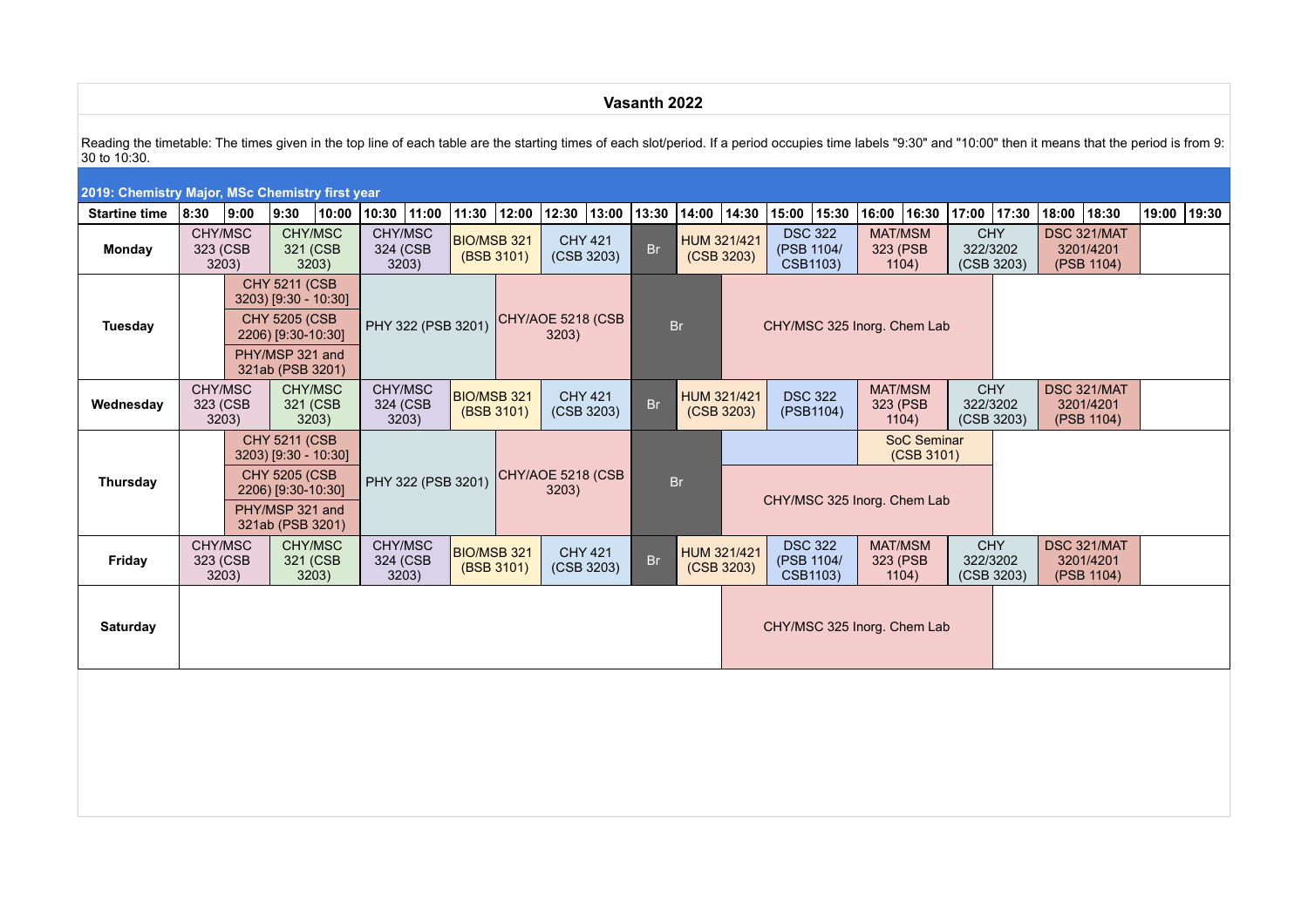## Reading the timetable: The times given in the top line of each table are the starting times of each slot/period. If a period occupies time labels "9:30" and "10:00" then it means that the period is from 9: 30 to 10:30.

**Vasanth 2022**

### **2019: Mathematics Major, MSc Mathematics first year** Startine time 8:30 9:00 9:30 10:00 10:30 11:00 11:30 12:00 12:30 13:00 13:30 14:00 14:30 15:00 15:30 16:00 16:30 17:00 17:00 17:30 18:00 19:30 19:00 19:30 **Monday** CHY/MSC 323 (CSB 3203) MAT/MSM 325 (PSB 1104) CHY/MSC 324 (CSB 3203) BIO/MSB 321 (BSB 3101) MAT 3202 MAT 3202 Br HUM 321/421<br>(PSB 1109) Br (CSB 3203) DSC 322 (PSB 1104/  $CSB1103$ MAT/MSM 323 (PSB 1104) **CHY** 322/3202 (CSB 3203) DSC 321/MAT 3201/4201 (PSB 1104) **Tuesday PHY/MSP 321 and**<br>321ab (PSB 3201) PHY 322 (PSB 3201) MAT 3207 (PSB **1209** Br MAT/MSM 321 (PSB 1104) MAT/MSM 324 (PSB 1104) MAT/MSM 322 (PSB 1109) **Wednesday** CHY/MSC 323 (CSB 3203) MAT/MSM 325 (PSB 1104) CHY/MSC 324 (CSB 3203) BIO/MSB 321 (BSB 3101) MAT 3202<br>(PSB 1109)  $Br$   $HUM$  321/421 (CSB 3203) DSC 322 (PSB1104) MAT/MSM 323 (PSB 1104) **CHY** 322/3202 (CSB 3203) DSC 321/MAT 3201/4201 (PSB 1104) **Thursday PHY/MSP 321 and PHY/MSP 321 and** PHY 322 (PSB 3201) MAT 3207 (PSB 1109) Br MAT/MSM 321 (PSB 1104) MAT/MSM 324 (PSB 1104) MAT/MSM 322 (PSB 1109) **Friday** CHY/MSC 323 (CSB 3203) MAT/MSM 325 (PSB 1104) CHY/MSC 324 (CSB 3203) SoM Seminar (PSB 3201) MAT 3202 MAT 3202 Br HUM 321/421<br>(PSB 1109) Br (CSB 3203) DSC 322 (PSB 1104/ CSB1103) MAT/MSM 323 (PSB 1104) **CHY** 322/3202 (CSB 3203) DSC 321/MAT 3201/4201  $\overline{B}$ IO/MSB 321 (CD 1105)  $\overline{C}$  (COD 5200)  $\overline{D}$  CSB1103)  $\overline{D}$  (CSB 3203) (PSB 1104) (BSB 3101)